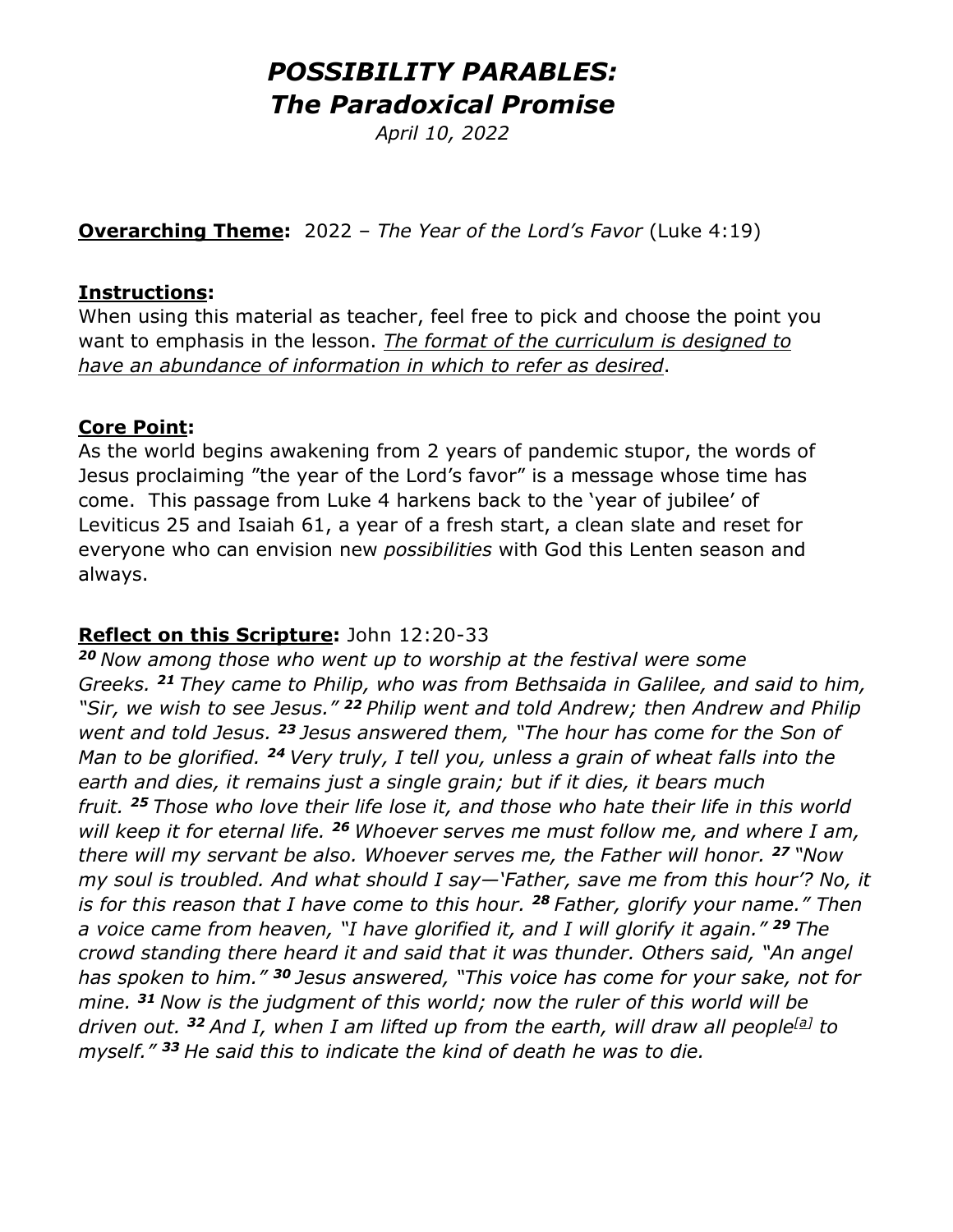## **This Week:** John 12:20-26

Just as the raising of Lazarus and Jesus' anointing by Mary both prefigured Jesus' glorification, so, too, does this arrival of the Greeks to see Jesus on Palm Sunday (Greeks representing "the world"). The encounter with the Greeks prefigures the church's future mission to the Gentiles and the inclusion of Gentiles in God's promises. This glimpse of that future marks the arrival of Jesus' hour because it is through Jesus' glorification – his death and resurrection, his return to God – that God's promises for God's world-wide people are fulfilled. Jesus' "hour" is this historic, spiritually decisive dividing line. The future to which the arrival of the Greeks points requires Jesus' atoning death and resurrection.

Jesus introduces this teaching about his death (vv. 24-26) with a brief agricultural parable about a grain of wheat. The significance of this parable for understanding Jesus' death and resurrection lies in the contrast between remaining solitary "just a single grain" (NRSV) and "bearing much fruit". In John, "fruit" is Jesus' metaphor for the community of resurrection faith that results from the rising wheat stalk, lifted up after dying and being buried in the ground (death and resurrection of Jesus). Jesus thus uses the seed parable to show "the Greeks" that one *sees* Jesus clearly only through the lens of his death and resurrection. In a similar way, one follows Jesus by letting go of the grain of wheat of their own life, planting it for the sake of others. That kind of life of service bears much fruit and is honored by the Father.

-Adapted from New Interpreter's Commentary Vol IX, pp 710-11

## **Questions to Ponder for Accountability in the Group:**

- 1. Why do you think that the arrival of the Greeks (representing the non-Jewish world) to meet Jesus at Passover signaled for Jesus that his 'hour' had come?
- 2. When we think of someone being glorified, we don't usually think of their death. Why do you think Jesus associated his death (v. 23) with being 'glorified?'
- 3. Why do you think Jesus chose the grain of wheat to symbolize his death, burial and subsequent resurrection? How did Jesus' death paradoxically bear much fruit?
- 4. Jesus indicates that those who serve him must follow him. Short from martyrdom (unlikely for most of us), how do we resist clinging to our *"grain of wheat,"* and instead sow for the benefit of others in daily life? Give some practical examples of personal sowing (serving) could bear much fruit.